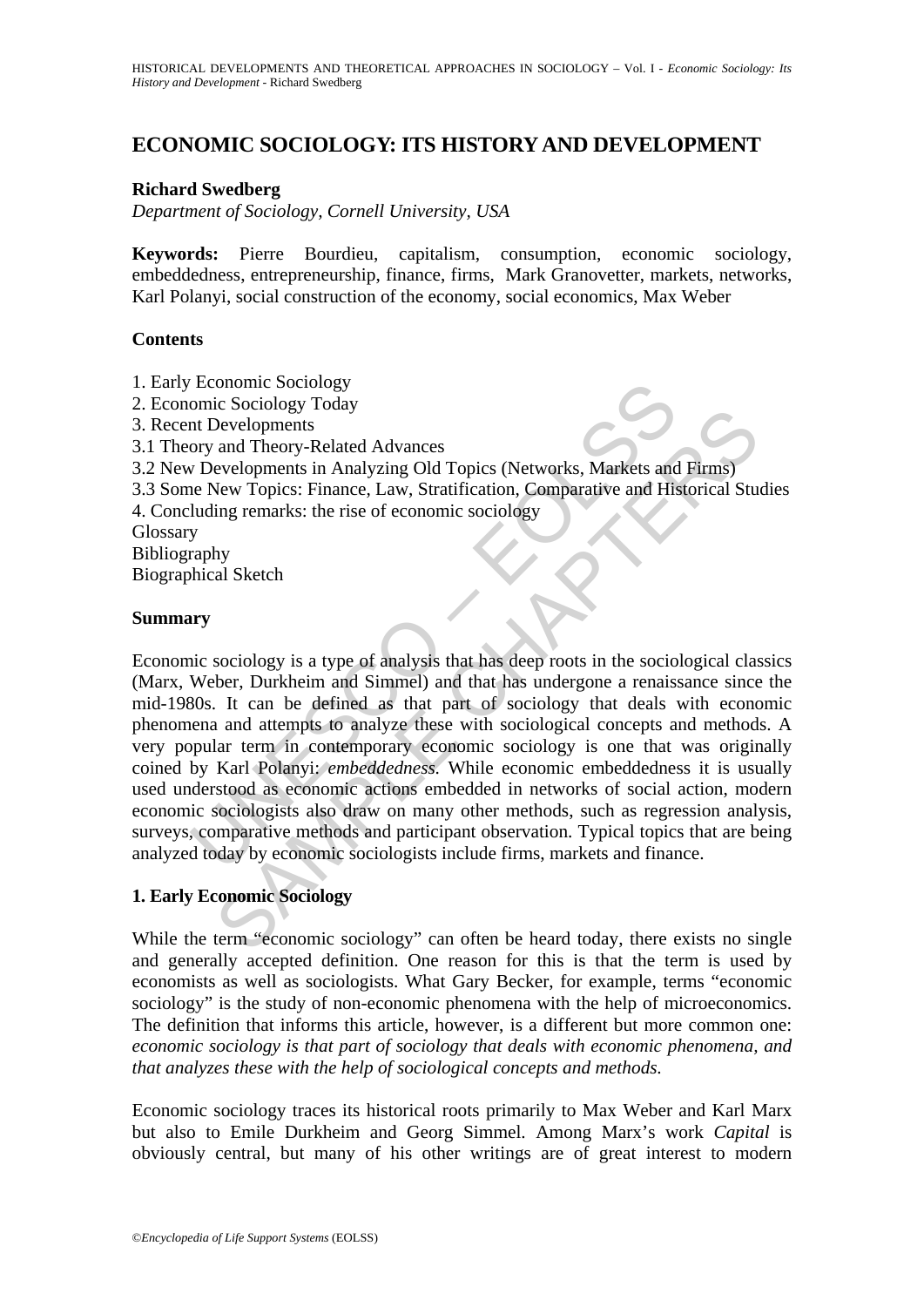economic sociology. What makes it possible to claim Marx for economic sociology (he probably viewed himself as a political economist), is the emphasis that he places on social relations in explaining economic phenomena. People, according to Marx, have to work to survive; and when they work, they have to co-operate. The division of the fruits of labor also causes social interaction: strife and class struggle. At the macro level, every concrete economy is an instance of a mode of production, defined by Marx as a specific structure of social relations in the economy ("relations of production"), in combination with the resources that people use for the production of goods ("means of production").

Issue Evaluated Evaluated Tracket and Economy and Society. The Tracket<br>that religion played a role in the rise of modern rational capitic History provides a historical-sociological account of the reconomy that is still ver History provides a historical-sociological account of the history of<br>History provides a historical-sociological account of the history of<br>conomy that is still very worthwhile. *Economy and Society*, which can<br>ed a a compa Max Weber's contributions include in particular *The Protestant Ethic and the Spirit of Capitalism*, *General Economic History* and *Economy and Society. The Protestant Ethic* argues that religion played a role in the rise of modern rational capitalism. General Economic History provides a historical-sociological account of the history of the Western economy that is still very worthwhile. *Economy and Society*, which can be characterized as a comparative-historical study in sociology, also contains a chapter in which Weber attempts to outline a theoretical program for what he termed *Wirtschaftssoziologie*. This chapter still represents the most solid theoretical foundation that exists for economic sociology. According to Weber, economic sociology can be defined as the study of economic *social* action. What makes it "economic", he says, is that it is oriented to the satisfaction of human needs or to the production of profit; and what makes it "social", is that it is oriented to the behavior of others.

While Durkheim was more interested in such topics as morality and religion than in the economy, he is also the author of *The Division of Labor* which argues that the social effects of the modern exchange economy may be as important as its purely economic effects. Durkheim also criticized the economists in *Rules of Sociological Method* for not doing empirical research and for producing ideology rather than science. In *The Philosophy of Money* Georg Simmel argues that the cultural effects of money are equal in importance to its economic effects.

From around 1920 till the mid-1980s, the area of economic sociology fell more or less into oblivion, even if a few outstanding economists and sociologists turned to the topic with much creativity. This small number includes, first and foremost, Joseph Schumpeter (1883-1950), Karl Polanyi (1886-1964) and Talcott Parsons (1902-1979). While they all created high-quality works, they nonetheless did not succeed in making economic sociology itself generally accepted.

Like Max Weber, Joseph Schumpeter viewed "economic sociology" as an integral part of "social economics" (*Sozialökonomik*), defined as a broad social science approach to economic life, with room not only for economic theory but also for economic history and economic sociology; While primarily being an economist, Schumpeter also published a few essays in economic sociology as well as the sociologically inspired *Capitalism, Socialism and Democracy*.

Karl Polanyi made a frontal attack on the market economy in *The Great Transformation*; he also formulated a new and important conceptual apparatus for a socio-economic or sociological approach in other writings. Of particular importance is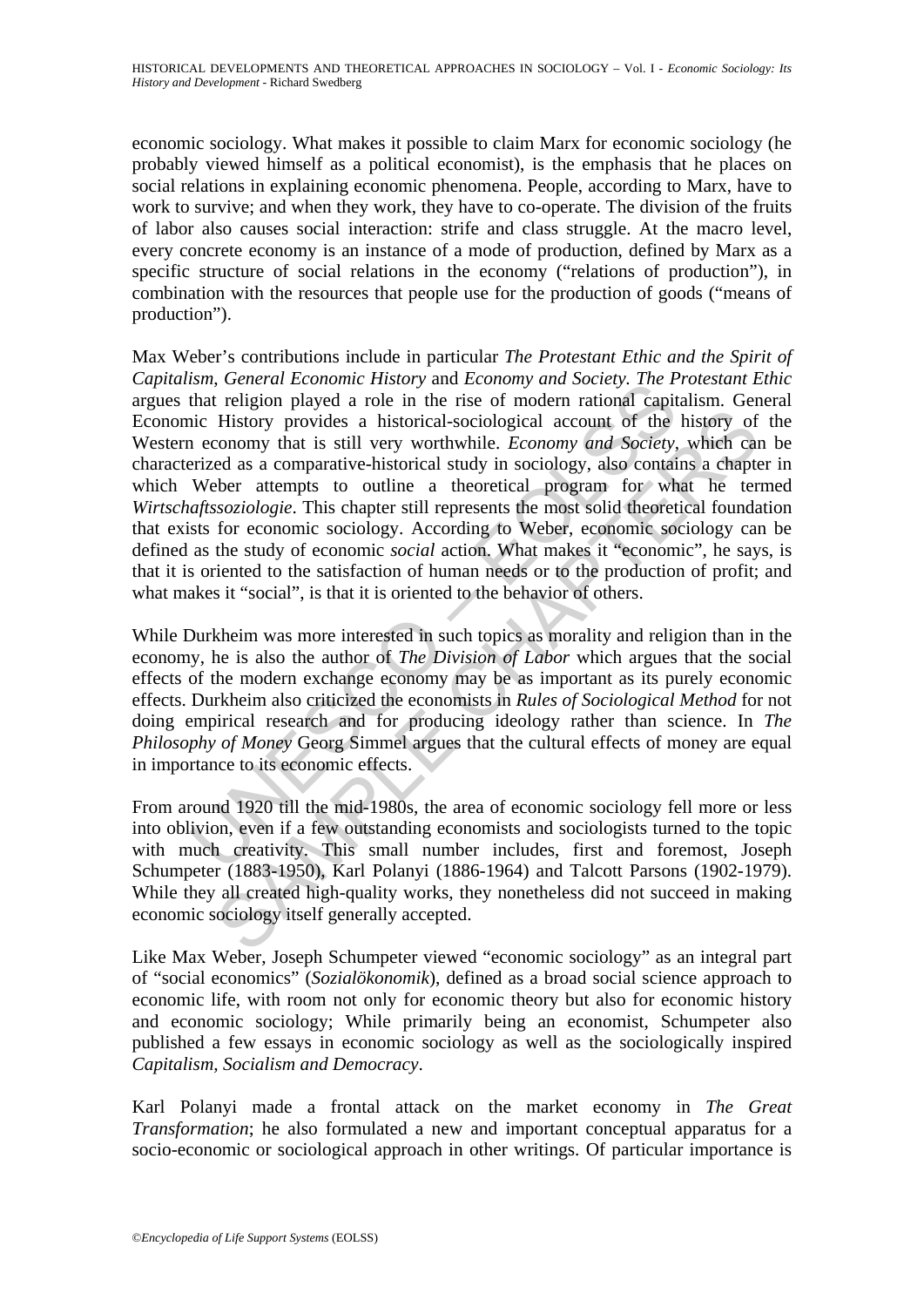Polanyi's suggestion that all economies are centered on one or a mixture of the following ways of interacting in economic affairs: exchange, reciprocity and redistribution.

Talcott Parsons, finally, was very interested in the relationship of economics to sociology. He also famously applied his general systems approach to the economy in a study co-authored with Neil Smelser. Smelser has also branched out on his own, first with an early textbook and later as co-editor of *The Handbook of Economic Sociology*.

> TO ACCESS ALL THE **21 PAGES** OF THIS CHAPTER, Visit: http://www.eolss.net/Eolss-sampleAllChapter.aspx

#### **Bibliography**

- - -

TO ACCESS ALL THE 21 PAGES OF THIS CHAP<br>Visit: http://www.colss.net/Eolss-sampleAllChapter.a<br>phy<br>thy<br>the state of the state of the state of the state of the press.<br>[Central study according to which values are central to of Boltanski, Luc and Laurent Thévenot (2006) *On Justification: Economies of Worth*. Princeton: Princeton University Press. [Central study according to which values are central to of economic actions since these are related to different forms of justification.]

Bourdieu, Pierre (2005) *The Social Structures of the Economy*. New York: Polity Press. [A study of the single family housing industry that argues that demand and supply for this type of commodity are socially constructed by the state, the housing industry and more.]

Burt, Ronald (1992) *Structural Holes: The Social Structure of Competition*. Cambridge: Harvard University Press. [A networks type of analysis that focuses on the situation where there is an empty space between two networks: "structural holes"]

Callon, Michel (ed.)(1998) *The Laws of the Market*. Oxford: Blackwell. [Important anthology in which the argument is made that economics can help to construct reality :"performativity"]

CO ACCESS ALL THE 21 PAGES OF THIS CHAPTER,<br>
Visit:  $\frac{http://www.eolss.net/Eolss-sampleAllChapter.approxx}{http://www.eolss.net/Eolss-sampleAllChapter.approxx}$ <br>
c and Laurent Thévenot (2006) On Justification: Economics of Worth. Princeton: Princetos.<br>
cess. [Central study according to w Carruthers, Bruce (1996) *City of Capital: Politics and Markets in the English Financial Revolution.* Princeton: Princeton University Press. [An historical sociological study of the world's first financial market: London in the late Stuart period]

Fligstein, Neil (1990) *The Transformation of Corporate Control*. Cambridge: Harvard University Press. [A study of the evolution of the large U.S. firm from the late  $19<sup>th</sup>$  century till today.]

Fourcade, Marion (Forthcoming0 *Economists and Societies: Discipline and Profession in the United States, Great Britain and France*. Princeton: Princeton University Press. [A comparative study of economics as this science has developed in three countries: the United States, England and France.]

Granovetter, Mark and Richard Swedberg (eds.)( 2001) *The Sociology of Economic Life.* Second revised and expanded edition. Boulder: Westview Press. [Popular reader in economic sociology.]

Granovetter, Mark (1985) "Economic Action and Social Structure: The Problem of Embeddedness", *American Journal of Sociology* 91:481-510. [Programmatic and classic article that is centered around the notion of embeddedness and through which modern economic sociology was launched.]

Granovetter, Mark (1995) *Getting A Job: A Study of Contacts and Careers.* 2nd ed. Chicago: University of Chicago Press. [A classical study of a local labor market using networks analysis.]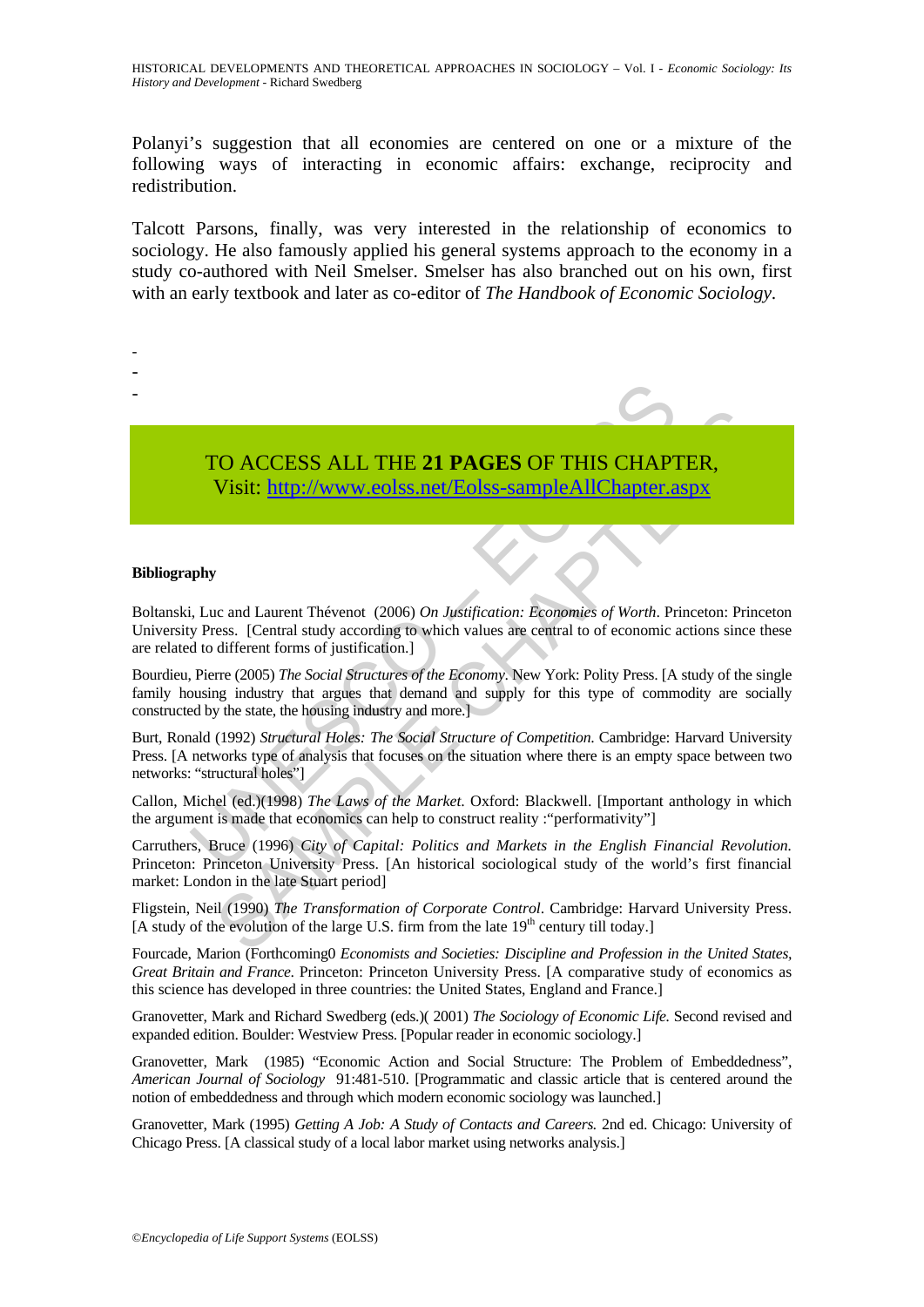MacKenzie, Donald (2006) *An Engine, Not a Camera: How Financial Models Shape Markets.*  Cambridge, MA: The MIT Press. [A landmark study in the sociology of finance.]

Marx, Karl (1906) *Capital: A Critique of Political Economy*. New York: The Modern Library. [A central study in the history of economics and also of economic sociology.]

Polanyi, Conrad Arensberg and Harry Pearson (eds.) (1957(1971)) *Trade and Market in the Early Empires.* Chicago: Henry Regnery Company. [A series of influential essays by a classic in economic sociology, Karl Polanyi.]

Polanyi, Karl (1944 (1957)) *The Great Transformation*. Boston: Beacon Hill. [A classic study of markets and their role in the West.]

Smelser, Neil and Richard Swedberg (eds.) (1994, 2005) *The Handbook of Economic Sociology*. 1<sup>st</sup> and 2<sup>nd</sup> ed. New York and Princeton: The Russell Sage Foundation and Princeton University Press. [A central resource in modern economic sociology.]

Swedberg, Richard (2003) *Principles of Economic Sociology*. Princeton: Princeton University Press. [Textbook in economic sociology.]

Weber, Max ((1904-05) 1958). *The Protestant Ethic and the Spirit of Capitalism*. New York: Charles Scribner's Sons. [A classic in sociology which argues that modern capitalism emerged partly from Protestant religion.]

Weber, Max ((1922) 1978) *Economy and Society: An Outline of Interpretive Sociology*. 2 vols. Berkeley: University of California Press. [A classic in sociology that contains a famous outline of economic sociology: Chapter 2]

White, Harrison (1981) "Where Do Markets Come From?", *American Journal of Sociology* 87:517-47. [Article that sparked modern economic sociology through its argument that markets are social constructions.]

Zelizer, Viviana (1994) *The Social Meaning of Money*. New York: Basic Books. [Well-known study according to which there exist different types of money, which are socially constructed.]

#### **Appendix to Economic Sociology More Detailed References**

1, Richard (2003) *Principles of Economic Sociology*. Princeton: Princeton<br>
is in economic sociology.]<br>
Atax ((1904-05) 1958). *The Protestant Ethic and the Spirit of Capitalism*. N<br>
Sons. [A classic in sociology which arg Example of *Sectional different Ethical different schedulary*. The *Capitalism*. New York: Chapter of Capitalism emerged partly from Prote<br>
1. (1904-05) 1958). *The Protestant Ethic and the Spirit of Capitalism*. New York: Abolafia, Mitchel. 1998. "Markets as Culture: An Ethnographic Approach". Pp. 69-85 in Abolafia, Mitchel. 1996. *Making Markets: Opportunism and Restraint on Wall Street.* Cambridge: Harvard University Press.

Akerlof, George and Rachel Kranton. 2000. "Economics of Identity", *Quarterly Journal of Economics* 15:715-53.

Anderson, Elisabet et al. 2002. *Economic Sociology: Syllabi & Instructional Materials.* 3rd ed. New York: American Sociological Association.

Aspers, Patrik. 2001. *Markets in Fashion: A Phenomenological Approach.* Stockholm: City University Press.

Babb, Sarah. 2001. *Managing Mexico: Economists from Nationalism to Neoliberalism.* Princeton: Princeton University Press.

Baker, Wayne and Robert Faulkner. 1993. "The Social Organization of Conspiracy: Illegal Networks in the Heavy Electrical Industry", *American Sociological Review* 58:837-60.

Bandelj, Nina. 2007. *From Communists to Foreign Capitalists: The Social Foundations of Foreign Direct Investment in Post-Socialist Europe*. Princeton: Princeton University Press.

Beckert, Jens. 1996. "What Is Sociological about Economic Sociology? Uncertainty and the Embeddednes of Economic Action", *Theory and Society* 25,6:803-40.

Beckert, Jens. 2008. *Inherited Wealth: Inheritance in France, Germany, and the United States since 1800.*  Princeton: Princeton University Press.

Berezin, Mabel. 2004. "Emotions and the Economy". Pp. 109-27 in Neil Smelser and Richard Swedberg (eds.), *The Handbook of Economic Sociology*. 2nd ed. New York and Princeton: Russell Sage Foundation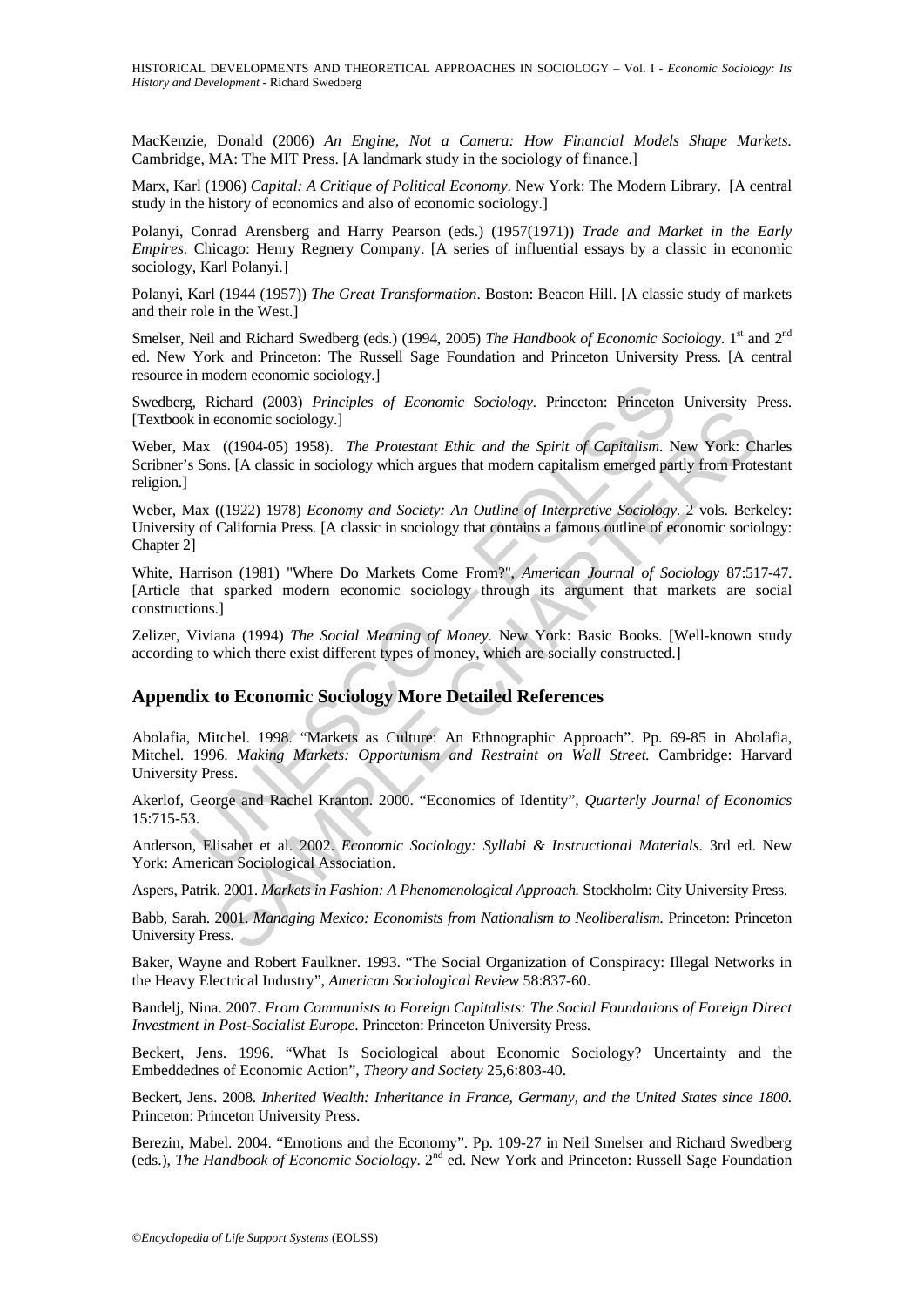and Princeton University Press.

Biggart, Nicole Woolsey (ed.). 2002. *Readings in Economic Sociology*. Oxford: Blackwell.

Biggart, Nicole Woolsey. 1989. *Charismatic Capitalism: Direct Selling Organizations in America*. Chicago: University of Chicago Press.

Block, Fred. 2003. "Karl Polanyi and the Writing of *The Great Transformation*", *Theory and Society* 32/3:275-306.

Boltanski, Luc and Laurent Thévenot. 2006. *On Justification: Economies of Worth*. Princeton: Princeton University Press.

Bourdieu, Pierre. 1979. "The Disenchantment of the World". Pp. 1-91 in *Algeria 1960.* Cambridge: Cambridge University Press.

Bourdieu, Pierre. 2002. *Interventions, 1961-2002: science sociale et action politique*. Marseille: Agone.

Bourdieu, Pierre. 2005. *The Social Structures of the Economy*. New York: Polity Press.

There. 2005. The Social Structures of the Economy. New York: Politics Press.<br>
Reire. 2005. The Social Structures of the Economy. New York: Polity Press.<br>
andd. 1992. *Structural Holes: The Social Structure of Competition*. Burt, Ronald. 1992. *Structural Holes: The Social Structure of Competition*. Cambridge: Harvard University Press.

Burt, Ronald. 1993. "The Social Structure of Competition". Pp. 65-103 in Richard Swedberg (ed.), *Explorations in Economic Sociology*. New York: Russell Sage Foundation.

Burt, Ronald. 2005. *Brokerage and Closure: An Introduction to Social Capital.* Oxford: Oxford University Press.

Callon, Michel (ed.). 1998. *The Laws of the Market*. Oxford: Blackwell.

Cao, Yang and Victor Nee. 2000. "Comment: Controversies and Evidence in the Market Transition Debate", *American Journal of Sociology* 105:1175-89.

Camerer, Colin et al (eds.). 2004. *Advances in Behavioral Economics*. Princeton: Princeton University Press.

Carruthers, Bruce and Terence Halliday. 1998. *Rescuing Business: The Making of Corporate Bankruptcy in England and the United States*. Oxford: Oxford University Press.

Carruthers, Bruce and Sarah Babb. 2000. *Economy/Society: Markets, Meanings, and Social Structure.* Thousand Oaks: Pine Forge Press.

Carruthers, Bruce and Wendy Nelson Espeland. 1991. "Accounting for Rationality: Double-l Entry Bookkeeping and the Rhetoric of Economic Rationality", *American Journal of Sociology* 97:31-69.

Carruthers, Bruce. 1996. *City of Capital: Politics and Markets in the English Financial Revolution.* Princeton: Princeton University Press.

1992. *Structural Holes: The Social Structure of Competition*. Cank Jongs Harvard University Press. The Social Structure of Competition, Cambridge: Harvard University in *Economic Sociology*. New York: Russell Sage Foundat Carruthers, Bruce. 2005. "The Sociology of Money and Credit". Pp. 355-78 in Neil Smelser and Richard Swedberg (eds.), *The Handbook of Economic Sociology*. 2<sup>nd</sup> ed. New York and Princeton: Russell Sage Foundation and Princeton University Press.

Davis, Gerald. 1991. "Agents without Principles? The Spread of the Poison Pill through the Intercorporate Network", *Administrative Science Quarterly* 36:583-613.

Deutschmann, Christoph. 2001. "Capitalism as a Religion? An Unorthodox Analysis of Entrepreneurship", *European Journal of Social Theory* 4(4):379-86.

Dezalay, Yves and Bryant Garth. 1996. *Dealing in Virtue: International Commercial Arbitration and the Construction of A Transnational Legal Order*. Chicago: University of Chicago Press.

DiMaggio, Paul and Hugh Louch. 1998. "Socially Embedded Consumer Transactions: For What Kind of Purchases Do People Most Often Use Networks?" *American Sociological Review* 63:619-37.

Dobbin, Frank (ed.). 2004. *The New Economic Sociology: A Reader*. Princeton: Princeton University Press.

Dobbin, Frank. 2001. "Why the Economy Reflects the Polity: Early Rail Policy in Britain, France, and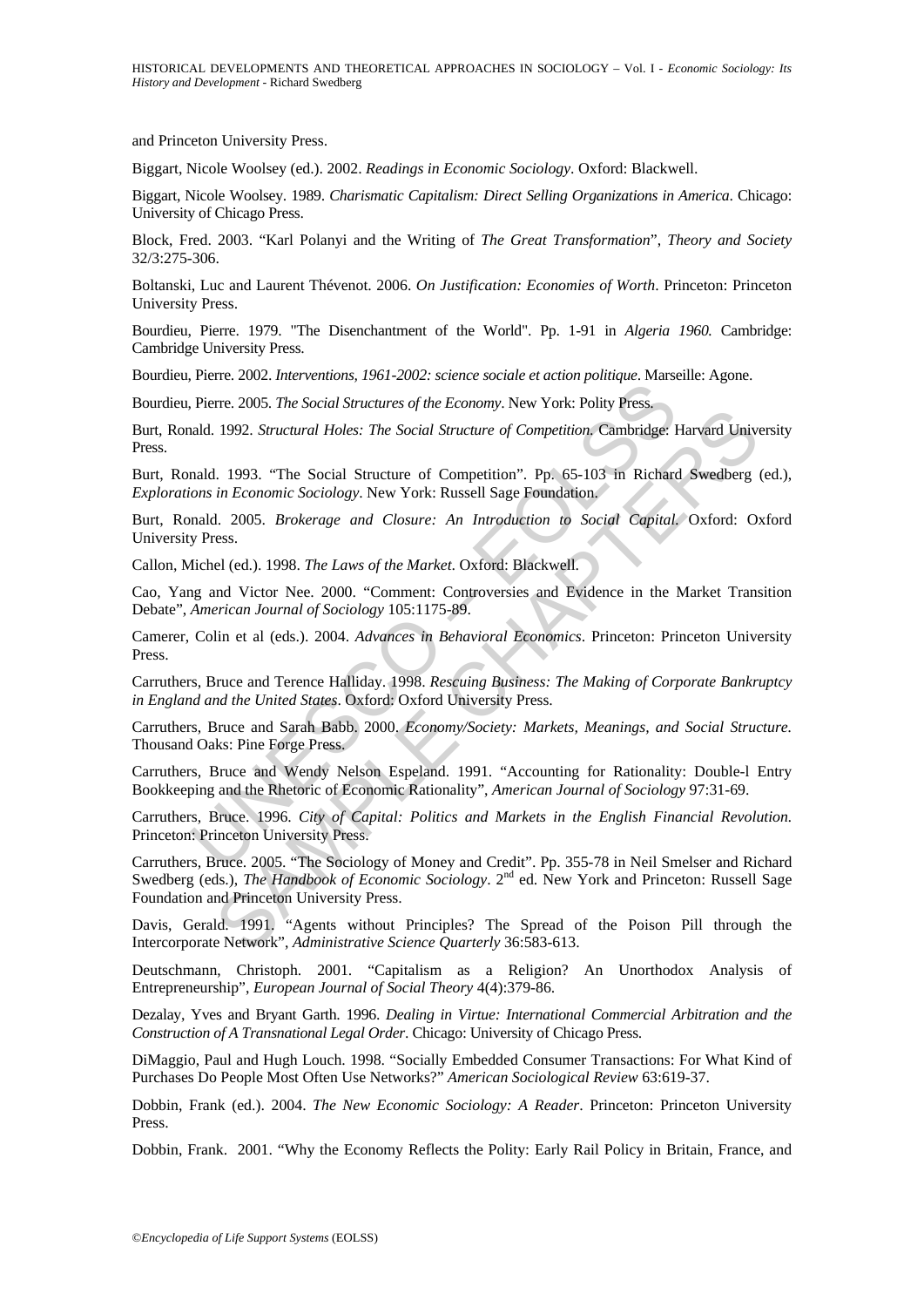the United States". Pp. 401-24 in Mark Granovetter and Richard Swedberg (eds.), *The Sociology of Economic Life*, 2<sup>nd</sup> ed. Boulder: Westview.

Dobbin, Frank. 1994*. Forging Industrial Policy: The United States, Britain and France in the Railroad Age.* Cambridge: Cambridge University Press.

Dodd, Nigel. 1994 *The Sociology of Money: Economics, Reason and Contemporary Society.* Cambridge: Polity Press.

Durkheim, Emile. 1964. *The Rules of Sociological Method*. New York: The Free Press.

Durkheim, Emile. 1984. *The Division of Labor in Society.* New York: The Free Press.

*Economy and Society*. 2002. 'Theme Issue: The Technological Economy [The Theories of Michel Callon]" 31,2:175-306.

Edelman, Lauren. 1990. "Legal Environments and Organizational Governance: The Expansion of Due Process in the American Workplace", *American Journal of Sociology* 95:1401-40.

Fligstein, Neil. 1990. *The Transformation of Corporate Control*. Cambridge: Harvard University Press.

Fligstein, Neil. 1996. "Markets as Politics: A Political-Cultural Approach to Markets", *American Sociological Review* 61:656-73.

Fligstein, Neil. 2001. *The Architecture of Markets: An Economic Sociology of Twenty-First-Century Societies*. Princeton: Princeton University Press.

Fourcade, Marion. Forthcoming. *Economists and Societies: Discipline and Profession in the United States, Great Britain and France*. Princeton: Princeton University Press.

Fourcade-Gourinchas, Marion and Sarah Babb. 2003. "The Rebirth of the Liberal Creed: Paths to Neoliberalism in Four Countries", *American Journal of Sociology* 108:533-79.

Fourcade-Gourinchas, Marion. 2001. "Politics, Institutional Structures, and the Rise of Economics: A Comparative Study", *Theory and Society* 30:397-447.

Granovetter, Mark and Richard Swedberg (eds.). 2001. *The Sociology of Economic Life.* Second revised and expanded edition. Boulder: Westview Press.

Granovetter, Mark. 1985. "Economic Action and Social Structure: The Problem of Embeddedness", *American Journal of Sociology* 91:481-510.

nation of Scribtz and The American Workplace", American Journal of Sociology 95:1401-40.<br>
Neil. 1990. The Transformation of Corporate Control. Cambridge: Harvard U<br>
Neil. 1990. The Transformation of Corporate Control. Camb il. 1990. The Transformation of Corporate Control. Cambridge: Harvard University Presidential. 1996. "Markets as Politics: A Political-Cultural Approach to Markets", American General Approach to Markets". American General Granovetter, Mark. 1994. "The Problem of Explanation in Economic Sociology". Pp. 25-56 in Nithin Nohria and Robert Eccles (eds.), *Networks and Organizations*. Cambridge: Harvard Business School Press.

Granovetter, Mark. 1995a. "The Economic Sociology of Firms and Entrepreneurs". Pp. 128-65 in Alejandro Portes (ed.), *The Economic Sociology of Immigration*. New York: Russell Sage Foundation, 1995.

Granovetter, Mark. 1995b. *Getting A Job: A Study of Contacts and Careers.* 2nd ed. Chicago: University of Chicago Press.

Granovetter, Mark. 2002. "A Theoretical Agenda for Economic Sociology". Pp. 35-60 in Mauro Guillen et al (eds.), *The New Economic Sociology.* New York: Russell Sage Foundation, 2002.

Granovetter, Mark and Patrick McGuire. 1998. "The Making of an Industry: Electricity in the United States". Pp. 147-73 in Michel Callon (ed.), *The Laws of the Market*. Oxford: Blackwell.

Greif, Avner. 1998. "Self-Enforcing Political Systems and Economic Growth: Late Medieval Genoa". Pp. 23-63 in Robert Bates et al, *Analytical Narratives*. Princeton: Princeton University Press.

Greif, Avner. 2005. *Institutions and the Path to the Modern Economy: Lessons from Medieval Trade*. Cambridge: Cambridge University Press.

Gui, Benedetto and Robert Sugden. 2005. *Economics and Social interaction: Accounting for Interpersonal Relations.* Cambridge: Cambridge University Press.

Hannan, Michael and Glenn Carroll. 1995. "An Introduction to Organizational Ecology". Pp. 17-31 in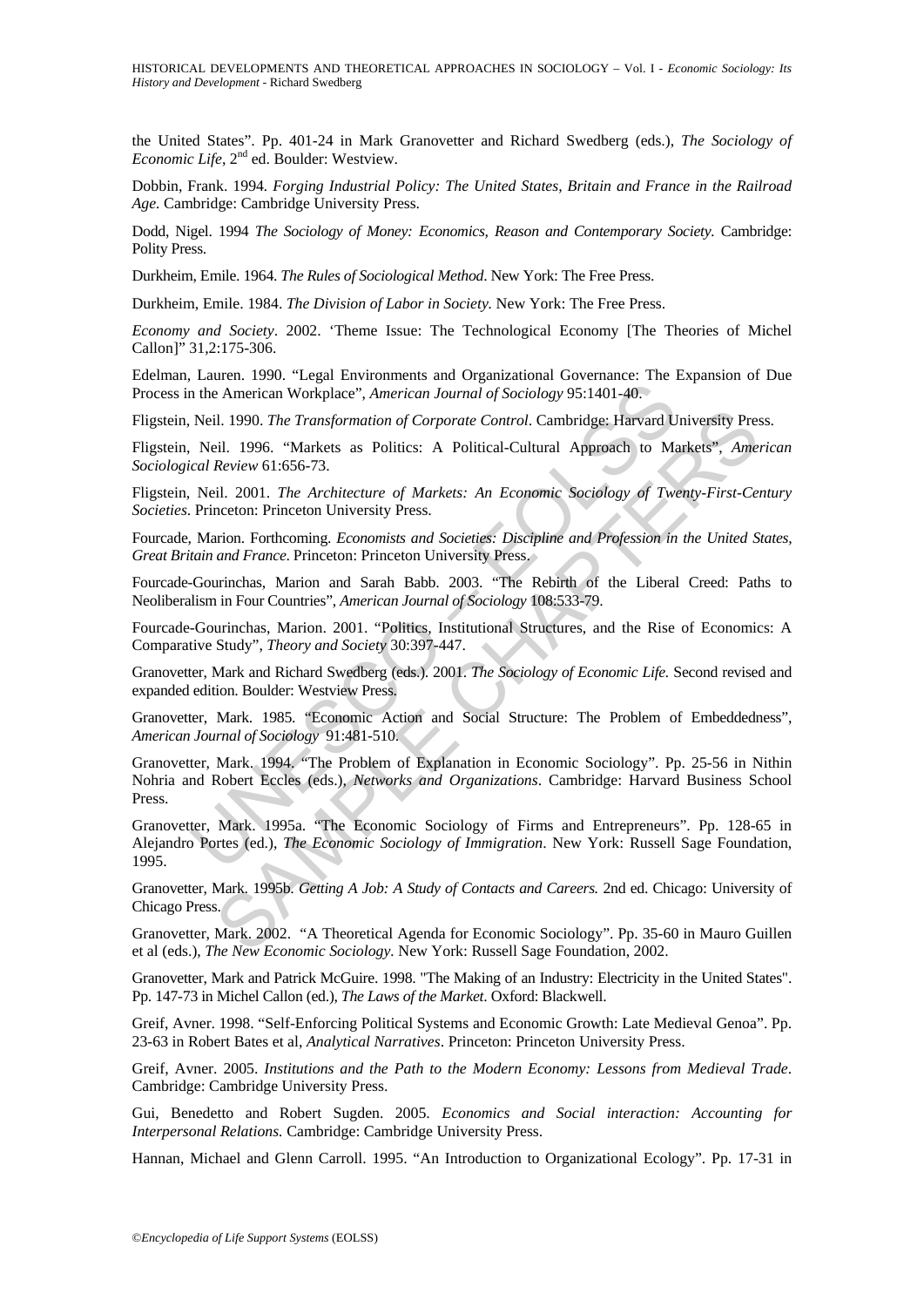HISTORICAL DEVELOPMENTS AND THEORETICAL APPROACHES IN SOCIOLOGY – Vol. I - *Economic Sociology: Its History and Development* - Richard Swedberg

Glenn Carroll and Michael Hannan (eds.), *Organizations in Industry.* New York: Oxford University Press, 1995.

Halliday, Terence and Bruce Carruthers. 2007. "The Recursivity of Law: Global Norm Making and Normal Law Making in the Globalization of Corporate Insolvency Regimes", *American Journal of Sociology* 112(2007):1135-1202.

Halliday, Terence and Bruce Carruthers. Forthcoming. *Law's Global Market: International Organizations and Bankruptcy Law after the Asian Financial Crisis*.

Harrington, Brooke. 2008. *Pop Finance: Investment Groups in the United States*. Princeton: Princeton University Press.

Ingham, Geoffrey. 1998. "On the Underdevelopment of 'The Sociology of Money'", *Acta Sociologica* 41:3- 18.

Ingham, Geoffrey. 2004. *The Nature of Money*. Malden, MA: Polity Press.

Keister, Lisa and Stephanie Moller. 1000. "Wealth Inequality in the United States", *Annual Review of Sociology* 26:63-81.

Khurana, Rakesh. 2002. *Searching for a Corporate Savior: The Irrational Quest for Charismatic CEOs*. Princeton: Princeton University Press.

Khurana, Rakesh. 2007. *From Higher Aims to Hired Hands: On the Professionalization in Business Schools*. Princeton: Princeton University Press.

Knorr Cetina, Karin and Alex Preda (eds.). 2005. *The Sociology of Financial Markets.* New York: Oxford University Press.

Knorr Cetina, Karin and Urs Brugger. 2002. "Global Macrostructures: The Virtual Societies of Financial Markets", *American Journal of Sociology* 107:905-50.

Krippner, Great. 2001. "The Elusive Market: Embeddedness and the Paradigm of Economic Sociology," *Theory and Society* 30: 775-810.

Krippner, Greta et al. 2004. "Polanyi Symposium: A Conversation on Embeddedness", *Socio-Economic Review*, 2:109-135.

Geoffrey. 2004. The Nature of Money. Malden, MA: Polity Press.<br>
26:63-81.<br>
26:63-81.<br>
26:63-81.<br>
26:63-81.<br>
26:63-81.<br>
Rakesh. 2002. Searching for a Corporate Savior: The Irrational Quest for C<br>
Rakesh. 2007. From Higher A and Stephanie Moller. 1000. "Wealth Inequality in the United States". Annual Revies-<br>
163-81.<br>
163-81.<br>
165-81.<br>
168-1. 2002. Searching for a Corporate Savior: The Irrational Quest for Charismatic C<br>
168-1. 2007. From High Lazega, Emmanuel. 2003. *Networks in Legal Organizations: On the protection of Public Interest in Joint regulation of Markets*. Inaugural Lecture of the Wiarda Chair, December. Utrecht: Faculty of Law, Utrecht University.

Lebaron, Frédéric. 2000. *La Croyance Economique. Les Economistes entre Science et Politique.* Paris: Seuil.

Luhmann, Niklas. [1970] 1982. "The Economy as a Social System". Pp. 190-225 in *The Differentiation of Society*. New York: Columbia University Press.

MacKenzie, Donald and Yuval Millo. 2003. "Constructing a Market, Performing Theory: The Historical Sociology of a Financial Derivatives Exchange", *American Journal of Sociology* 109:107-45.

MacKenzie, Donald Fabian Muniesa and Lucia Siu (eds.). 2007. *Performing Economics*. Princeton: Princeton University Press.

MacKenzie, Donald. 2006. *An Engine, Not a Camera: How Financial Models Shape Markets.*  Cambridge, MA: The MIT Press.

Manski, Charles. 2000. "Economic Analysis of Social Interactions", *Journal of Economic Perspectives,* 14(3):115-136.

Marx, Karl. 1973*. Grundrisse: Foundations of the Critique of Political Economy*. New York: Vintage Books.

Marx, Karl. 1970. *A Contribution to the Critique of Political Economy*. New York: International Publishers.

Marx, Karl. 1906. *Capital: A Critique of Political Economy*. New York: The Modern Library.

Mizruchi, Mark. 1996. "What Do Interlocks Do? An Analysis, Critique and Assessment of Research on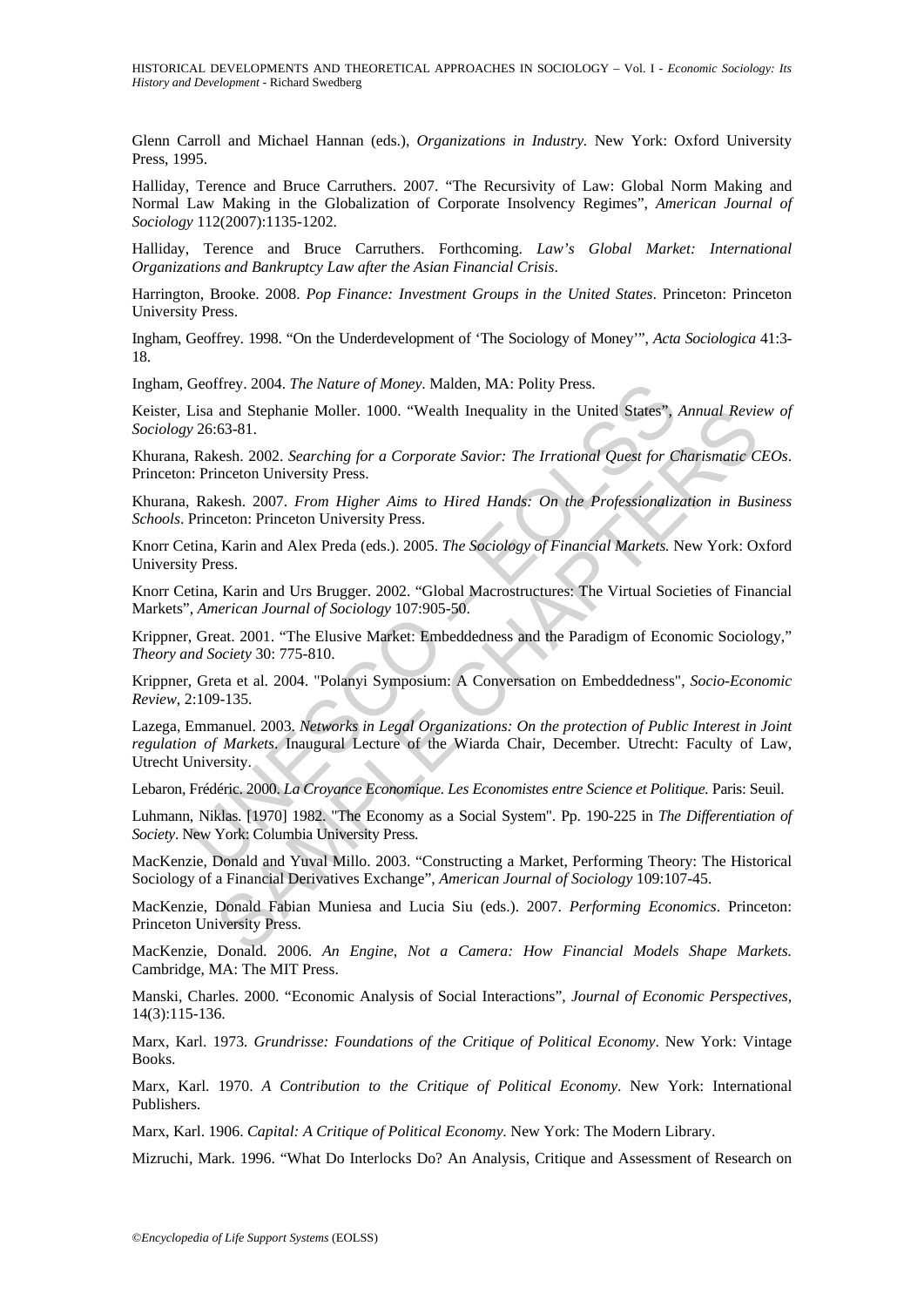Interlocking Directorates", *Annual Review of Sociology* 22(1996):271-98.

Morris, Martina and Bruce Western. 1999. "Inequality in Earnings at the Close of the Twentieth century", *Annual Review of Sociology* 25:623-57.

Nee, Victor and Paul Ingram. 1998. "Embeddedness and Beyond: Institutions, Exchange, and Social Structure". Pp. 19-45 in Mary Brinton and Victor Nee (eds*.), The New Institutionalism in Sociology*. New York: Russell Sage Foundation.

Nee, Victor and Richard Swedberg (eds.). Forthcoming. *The Economic Sociology of Capitalism*. Princeton: Princeton University Press.

Nee, Victor. 1989. "A Theory of Market Transition: From Redistribution to Markets in State Socialism", *American Sociological Review* 54:663-81.

North, Douglass. 1990. Institutions", *Journal of Economic Perspectives* 5, 12(Winter):97-112.

North, Douglass. 2005. *Understanding the Process of Economic Change*. Princeton: Princeton University Press.

Padgett, John and Christopher Ansell. 1993. "Robust Action and the Rise of the Medici, 1400-1434", *American Journal of Sociology* 98:1259-1319.

Parsons, Talcott and Neil Smelser. 1956. *Economy and Society: A Study in the Integration of Economic and Social Theory*. New York: The Free Press.

Pinch, Trevor and Richard Swedberg (eds.). 2008. *Living in a Material World: Economic Sociology Meets Science and Technology Studies*. Cambridge: The MIT Press.

Podolny, Joel. 1992. "A Status-Based Model of Market Competition", *American Journal of Sociology*  98(1992):829-72.

Podolny, Joel. 2005. *Status Signals: A Sociological Study of Market Competition*. Princeton: Princeton University Press.

ouglass. 2005. *Understanding the Process of Economic Change*. Princeton: Pri<br>
John and Christopher Ansell. 1993. "Robust Action and the Rise of the Me<br>
Journal of Sociology 98:1259-1319.<br>
Talout and Neil Smelser. 1956. *E* and Christopher Ansell. 1993. "Robust Action and the Rise of the Medici, 1400-1<br>
star and of Sociology 98:1259-1319.<br>
Contained of Sociology 98:1259-1319.<br>
Contained Medi Smelser. 1956. *Economy and Society: A Study in the* Poggi, Gianfranco. 1993. *Money and the Modern Mind: Georg Simmel's Philosophy of Money*. Berkeley: University of California Press.

Polanyi, Conrad Arensberg and Harry Pearson (eds.). [1957] 1971.*Trade and Market in the Early Empires.* Chicago: Henry Regnery Company.

Polanyi, Karl. [1944] 1957. *The Great Transformation*. Boston: Beacon Hill.

Prasad, Monica. 2006. *The Politics of Free Markets: The Rise of Neoliberal Economic Policies in Great Britain, France, Germany and the United States*. Princeton: Princeton University Press.

Radaev, Vadim. 1997. "Practising and Potential Entrepreneurs in Russia", *International Journal of Sociology* 27, 3:15-50.

Sachs, Jeffrey. 2000. "Notes on a New Sociology of Economic Development". Pp. 29-43 in Lawrence Harrison and Samuel Huntington (eds.), *Culture Matters.* New York: Basic Books.

Sachs, Jeffrey. 2005. *The End of Poverty: Economic Possibilities for Our Time*. New York: penguin Press.

Saxenian, AnnaLee. 1996. *Regional Competition: Culture and Competition in Silicon Valley and Route 128*. Cambridge: Harvard University Press.

Schelling, Thomas. 2006. *Strategies of Commitment and Other Essays*. Cambridge: Harvard University Press.

Schumpeter (Richard Swedberg, ed.). 1991. *The Economics and Sociology of Capitalism.* Princeton: Princeton University Press.

Schumpeter, Joseph A. [1942] 1994. *Capitalism, Socialism and Democracy*. London: Routledge.

Schumpeter, Joseph. 2003. "Entrepreneur". Pp. 235-66 in Roger Koppl (ed.), *Austrian Economics and Entrepreneurial Studies*. Amsterdam: Elsevier.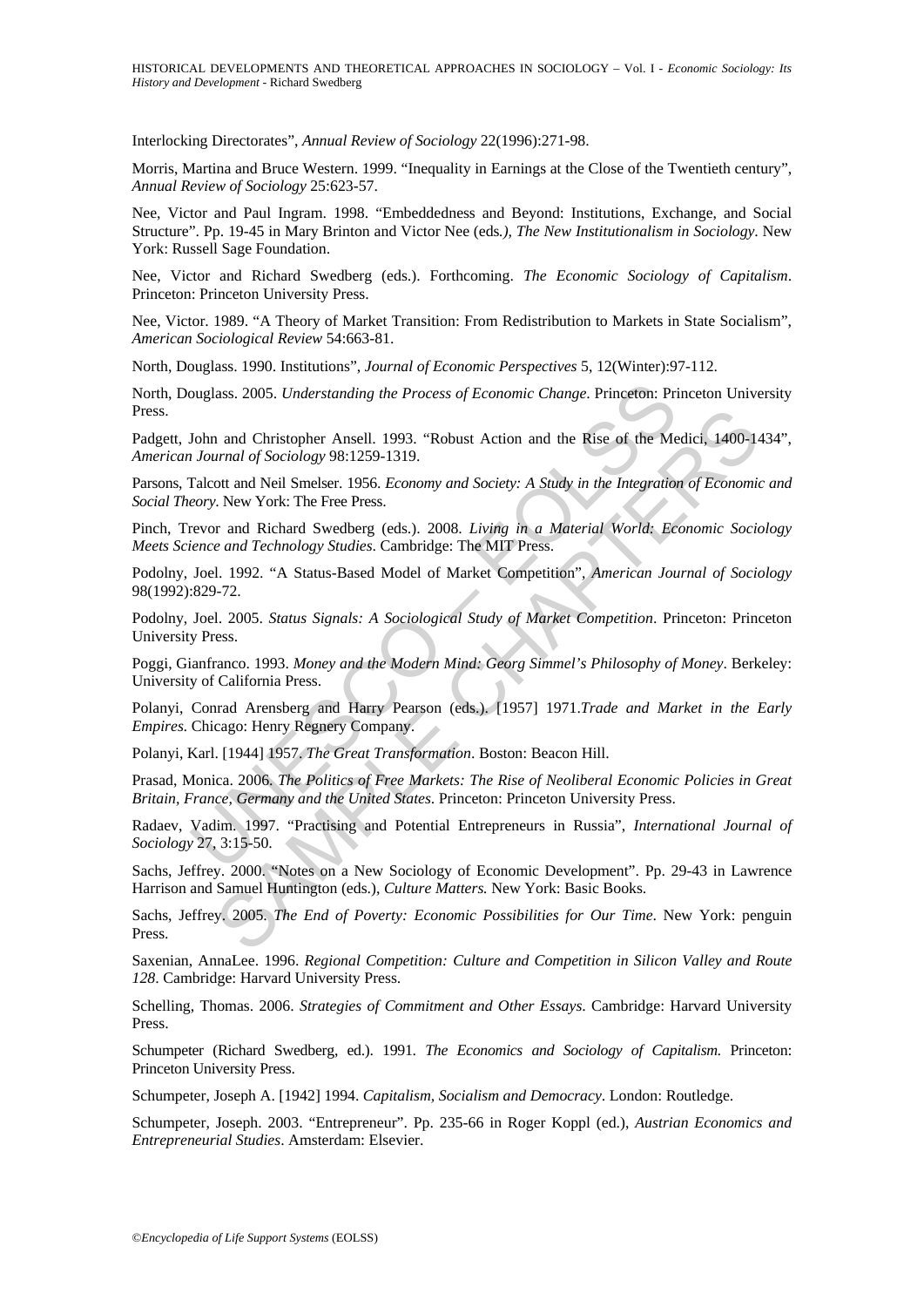Sen, Amartya. 1999. *Development as Freedom*. Oxford: Oxford University Press.

Simmel, George. 1990. *The Philosophy of Money*. 2<sup>nd</sup> ed. London: Routledge.

Simon, Herbert. 1997. "The Role of Organizations in an Economy". Pp. 33-53 in Herbert Simon, *An Empirically Based Microeconomics*. Cambridge: Cambridge University Press.

Sitton, John. 1998. "Disembodied Capitalism: Habermas' Conception of the Economy", *Sociological Forum* 13, 1:61-83.

Smelser, Neil. And Richard Swedberg (eds.). 1994, 2005. *The Handbook of Economic Sociology*. 1<sup>st</sup> and 2<sup>nd</sup> ed. New York and Princeton: The Russell Sage Foundation and Princeton University Press.

Smelser, Neil. 1963. *The Sociology of Economic Life*. Englewood Cliffs, NJ: Prentice-Hall.

Smelser, Neil. 2005. "Parsons' Economic Sociology and the Development of Economic Sociology". Pp. 31-43 in Renee Fox et al (eds.), *After Parsons: A Theory of Social Action for the Twenty-First Century*. New York: The Russell Sage Foundation.

Spilerman, Seymour. 2000. "Wealth and Stratification Processes", *Annual Review of Sociology* 26:497- 524.

Stark, David. Forthcoming. *Worth: A Sociology of Value*. Princeton: Princeton University Press..

Stark, David. 2001. "Recombinant Property in East European Capitalism", *American Journal of Sociology* 106:993-1027.

Example 12 (Northern 12 (Northern 12 (Northern 12 (Northern 12 (Northern 12 (Northern 12 (Northern 12 (Northern 12 (Northern 12 (Northern 12 (Northern 12 (Northern 12 (Northern 12 (Northern 12 (Northern 12 (Northern 12 (No eymour. 2000. "Wealth and Stratification Processes", *Annual Review of Sociology* 26<br>
Forthcoming. Worth: A Sociology of Value. Princeton: Princeton University Press..<br>
1. 2001. "Recombinant Property in East European Capit Steiner, Philippe. 2001. "The Sociology of Economic Knowledge", *European Journal of Social Theory*  4(4):443-58.

Steiner, Philippe. 2005. *L'École durkheimienne et l'économie*. Geneva: Droz.

Stiglitz, Joseph. 2003. *Globalization and Its Discontents*. New York: W.W. Norton.

Sutton, John, Frank Dobbin, John Meyer and Richard Scott. 1994. "The Legalization of the Workplace", *American Journal of Sociology* 99:944-71.

Swedberg, Richard. 1998. *Max Weber and the Idea of Economic Sociology*. Princeton: Princeton University Press.

Swedberg, Richard (ed.). 2000. *Entrepreneurship: The Social Science View*. Oxford: Oxford University Press.

Swedberg, Richard. 1991. *Schumpeter – A Biography*. Princeton: Princeton University Press.

Swedberg, Richard. 2001. "Sociology and Game Theory: Contemporary and Historical Perspectives", *Theory and Society* 30/3:301-35.

Swedberg, Richard. 2003a. *Principles of Economic Sociology*. Princeton: Princeton University Press.

Swedberg, Richard.2003b. "The Case for an Economic Sociology of Law", *Theory and Society* 32/1(2003):1-37.

Thornton, Patricia. 1999. "The Sociology of Entrepreneurship", *Annual Review of Sociology* 25:19-46.

Trigilia, Carlos. 2002. *Economic Sociology: State, Market and Society.* London: Blackwell.

Uzzi, Brian. 1996. "The Sources and Consequences of Embeddednes for the Economic Performance of Organizations: The Network Effect", *American Sociological Review* 61:674-98.

Uzzi, Brian. 1997. "Social Structure and Competition in Interfirm Networks: The Paradox of Embeddedness", *Administrative Science Quarterly* 42:35-67.

Weber, Max. [1904-05] 1958. *The Protestant Ethic and the Spirit of Capitalism*. New York: Charles Scribner's Sons.

Weber, Max. [1922] 1978. *Economy and Society: An Outline of Interpretive Sociology*. 2 vols. Berkeley: University of California Press.

Weber, Max. [1923] 1981. *General Economic History*. New Brunswick, NJ: Transaction Books.

Weber, Max. 2000. "Stock and Commodity Exchanges; Commerce on the Stock and Commodity